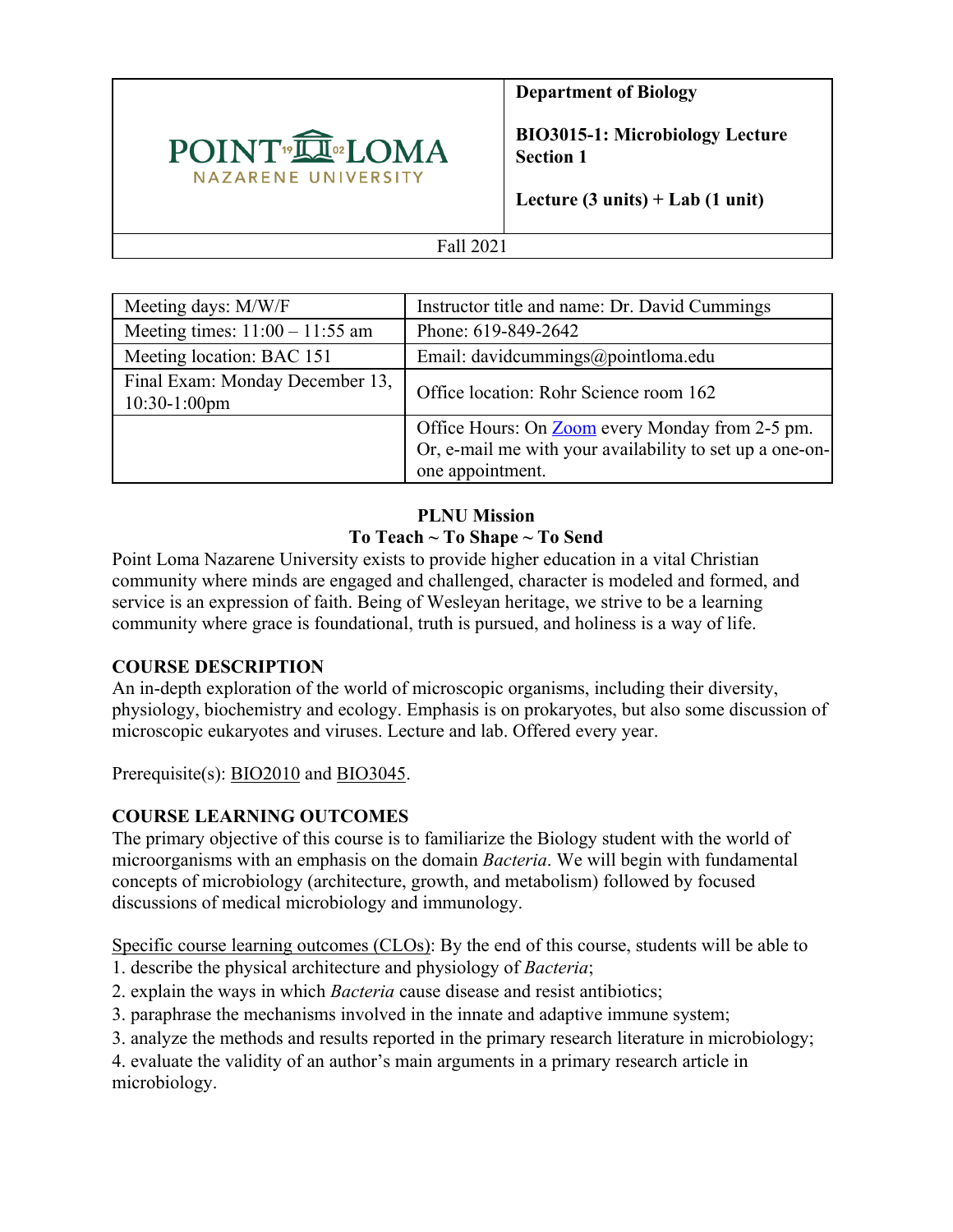### **REQUIRED RESOURCES**

- (1) Brock *Biology of Microorganisms*, 16th ed. E-Book is strongly recommended.
- (2) *Sanford Guide to Antimicrobial Therapy*. See separate instructions for a 40% student discount on the app.

### **ASSESSMENT AND GRADING**

#### **Assessment and grading:**

A total of 675 points are possible in the class: 550 points in lecture and another 125 points in lab (see separate lab syllabus on Canvas).

**Exams (400 points)** – There will be four exams, including the final, in this course, each worth 100 points. Each exam will consist of various question types (multiple choice, fill-in-the-blank, short answer) to assess your retention of basic facts and concepts as well as your ability to apply them. The final exam will consist of 50% new material (the immune response) and 50% cumulative content from the rest of the semester. If you have a legitimate conflict with an exam date/time, you must let the instructor know prior to the week of the exam to make arrangements for a makeup exam. Exam dates are firm - please make your plans accordingly. Missed exams cannot be made up without prior instructor approval and only for a legitimate reason. If you have more than two final exams scheduled on the same day as our final you may be eligible to reschedule, but you must inform the instructor no later than December 1.

**In-class activities (150 points)** – Ten of these activities will be worth 15 points each.

**Laboratory experience (125 points)** – The BIO3015 lab consists of a bona fide research experience. Students will learn fundamental microbiology lab techniques in this context. See separate syllabus for details.

#### **Point breakdown**

| Exams $(4)$              | 400 points          |
|--------------------------|---------------------|
| In-class activities (10) | 150 points          |
| Laboratory experience    | 125 points          |
| <b>TOTAL</b>             | 675 possible points |

| A 93-100      | $B+88-89$     | $C+78-79$     | $D+68-69$     | F 59 or lower |
|---------------|---------------|---------------|---------------|---------------|
| $A - 90 - 92$ | B 82-87       | $C.72-77$     | D $62-67$     |               |
|               | $B - 80 - 81$ | $C - 70 - 71$ | $D - 60 - 61$ |               |

#### **Grade Scale Based on Percentages**

\*NOTE: Final percentages will be rounded to the nearest whole number and the letter grade assigned will be non-negotiable.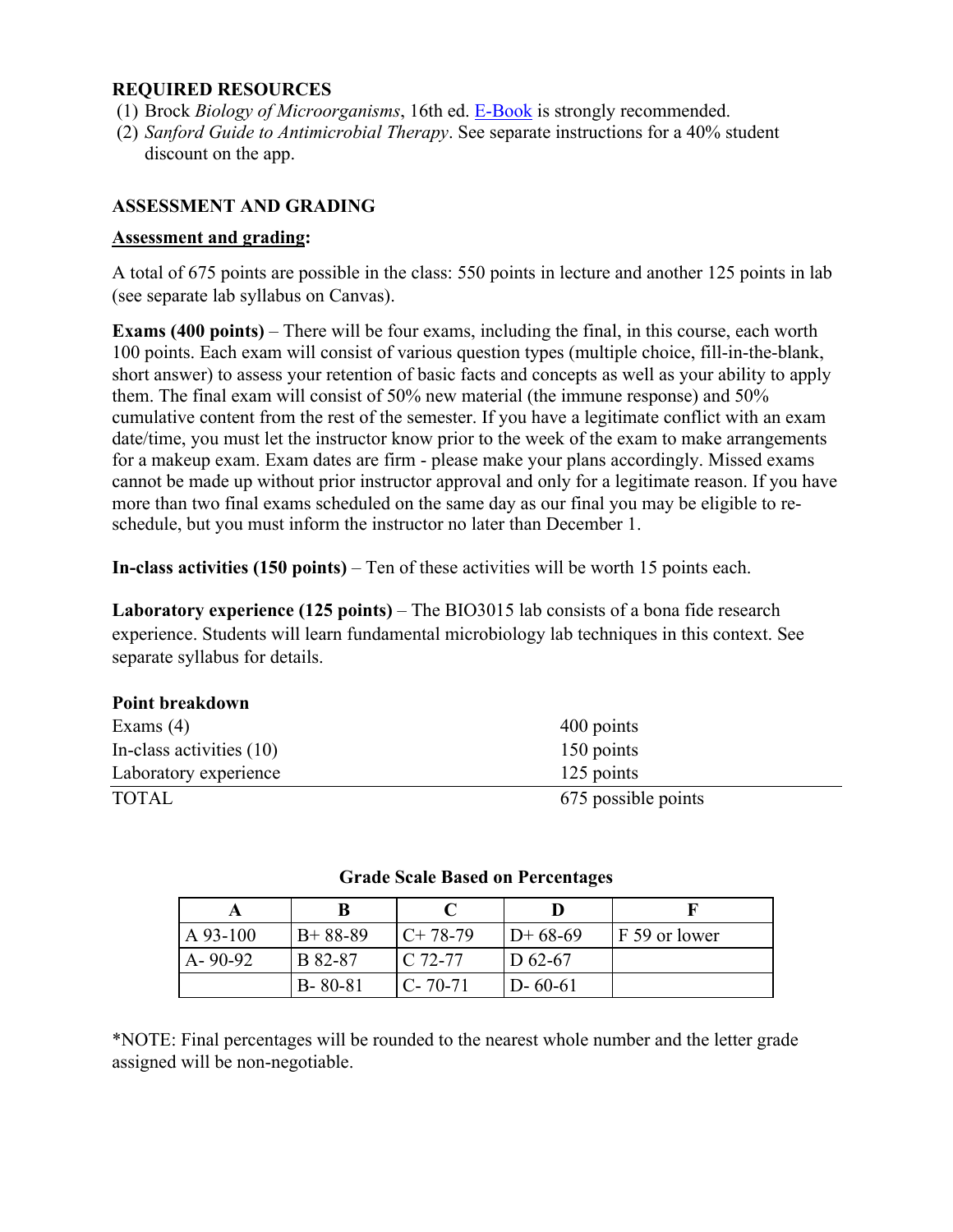# **STATE AUTHORIZATION**

State authorization is a formal determination by a state that Point Loma Nazarene University is approved to conduct activities regulated by that state. In certain states outside California, Point Loma Nazarene University is not authorized to enroll online (distance education) students. If a student moves to another state after admission to the program and/or enrollment in an online course, continuation within the program and/or course will depend on whether Point Loma Nazarene University is authorized to offer distance education courses in that state. It is the student's responsibility to notify the institution of any change in his or her physical location. Refer to the map on State Authorization to view which states allow online (distance education) outside of California.

## **PLNU COPYRIGHT POLICY**

Point Loma Nazarene University, as a non-profit educational institution, is entitled by law to use materials protected by the US Copyright Act for classroom education. Any use of those materials outside the class may violate the law.

## **PLNU ACADEMIC HONESTY POLICY**

Students should demonstrate academic honesty by doing original work and by giving appropriate credit to the ideas of others. Academic dishonesty is the act of presenting information, ideas, and/or concepts as one's own when in reality they are the results of another person's creativity and effort. A faculty member who believes a situation involving academic dishonesty has been detected may assign a failing grade for that assignment or examination, or, depending on the seriousness of the offense, for the course. Faculty should follow and students may appeal using the procedure in the university Catalog. See Academic Policies for definitions of kinds of academic dishonesty and for further policy information.

### **PLNU ACADEMIC ACCOMMODATIONS POLICY**

PLNU is committed to providing equal opportunity for participation in all its programs, services, and activities. Students with disabilities may request course-related accommodations by contacting the Educational Access Center (EAC), located in the Bond Academic Center (EAC@pointloma.edu or 619-849-2486). Once a student's eligibility for an accommodation has been determined, the EAC will issue an academic accommodation plan ("AP") to all faculty who teach courses in which the student is enrolled each semester.

PLNU highly recommends that students speak with their professors during the first two weeks of each semester/term about the implementation of their AP in that particular course and/or if they do not wish to utilize some or all of the elements of their AP in that course.

Students who need accommodations for a disability should contact the EAC as early as possible (i.e., ideally before the beginning of the semester) to assure appropriate accommodations can be provided. It is the student's responsibility to make the first contact with the EAC.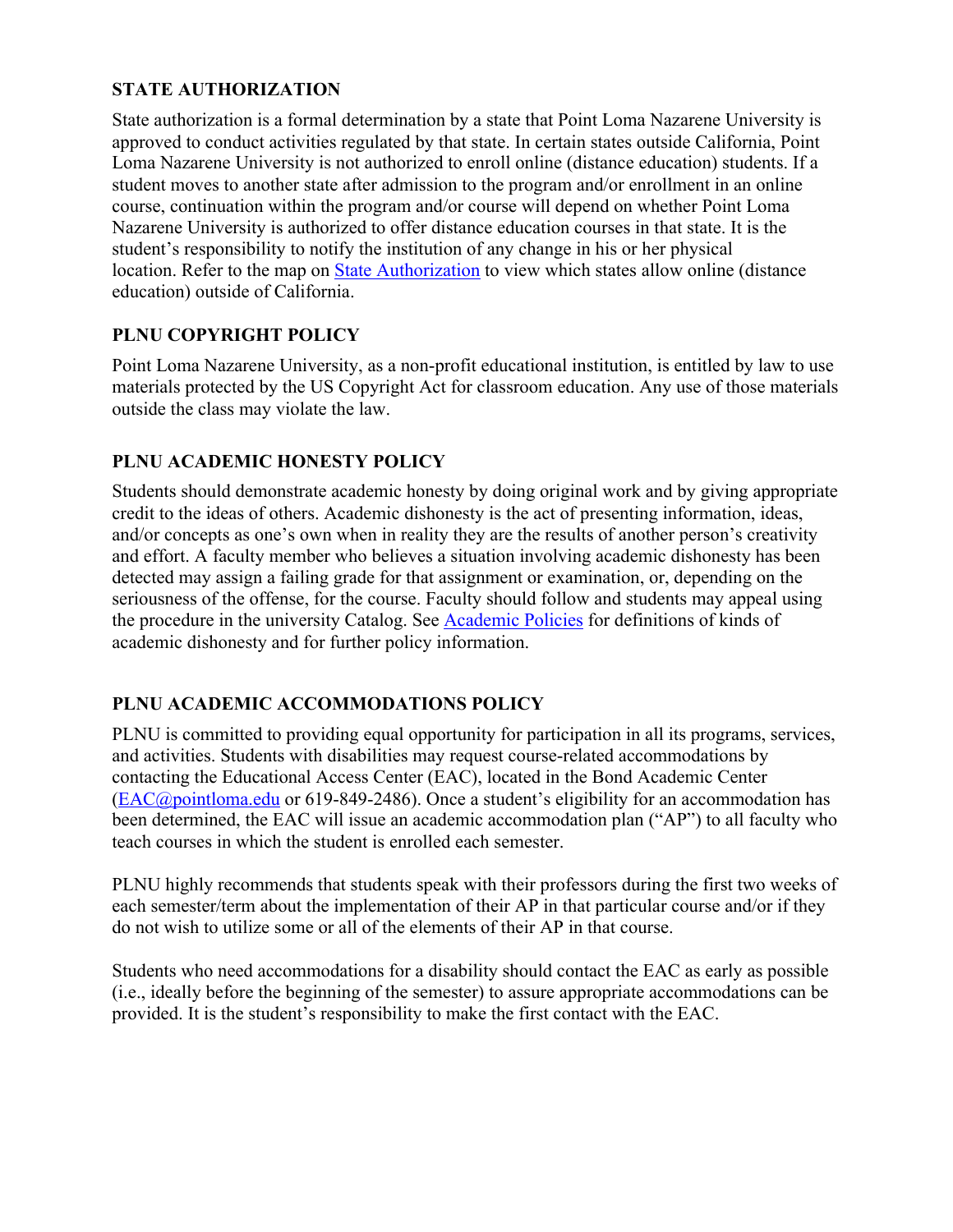# **PLNU ATTENDANCE AND PARTICIPATION POLICY**

Regular and punctual attendance at all class sessions is considered essential to optimum academic achievement. If the student is absent for more than 10 percent of class sessions, the faculty member will issue a written warning of de-enrollment. If the absences exceed 20 percent, the student may be de-enrolled without notice until the university drop date or, after that date, receive the appropriate grade for their work and participation.

## **SPIRITUAL CARE**

Please be aware PLNU strives to be a place where you grow as whole persons. To this end, we provide resources for our students to encounter God and grow in their Christian faith. If students have questions, a desire to meet with the chaplain or have prayer requests you can contact the Office of Spiritual Development.

## **TOPICS AND SCHEDULE**

| <b>Module/Dates</b> | <b>Topics</b>                        | <b>Reading Guides and Videos</b> |
|---------------------|--------------------------------------|----------------------------------|
| Weeks 1 and 2       | Microbial architecture               | RG-Ch5 Viruses and their         |
| $T8/31 - F9/10$     | Viruses                              | multiplication                   |
|                     | Fungi, protozoa,                     | RG-Ch2 Microbial cell structure  |
|                     | helminths                            | and function                     |
|                     | Bacteria and archaea                 | BIO3015 Episodes 001-008         |
|                     |                                      | BIO2020 Episodes 006-017         |
| Weeks 3 and 4       | Bacterial growth                     | RG-Ch5 Microbial growth and its  |
| $M$ 9/13 – F 9/24   | Batch growth                         | control                          |
|                     | Continuous culture                   | RG-Ch20 Microbial ecosystems     |
|                     | <b>Environmental factors</b>         | BIO3015 Episodes 009-010         |
|                     | <b>Biofilms</b>                      | BIO2020 Episodes 023-026, 016    |
|                     |                                      | Center for Biofilm Engineering   |
| $F$ 9/24            | Exam 1                               |                                  |
| Weeks 5 and 6       | Energy metabolism                    | RG-Ch3 Microbial metabolism      |
| $M$ 9/27 – F 10/8   | Aerobic respiration                  | BIO2020 Episodes 018-022         |
|                     | Anaerobic respiration                |                                  |
|                     | Fermentation                         |                                  |
| Weeks 7 and 8       | Horizontal gene transfer             | RG-Ch11 Genetics of Bacteria and |
| $M 10/11 - W 10/20$ | Transformation                       | Archaea                          |
|                     | Transduction                         | BIO2020 Episode 034              |
|                     | Conjugation and                      |                                  |
|                     | plasmids                             |                                  |
|                     | Insertion sequences and<br>$\bullet$ |                                  |
|                     | transposons                          |                                  |
|                     | Integrons                            |                                  |
| W 10/20             | Exam 2                               | Up to 20% cumulative             |